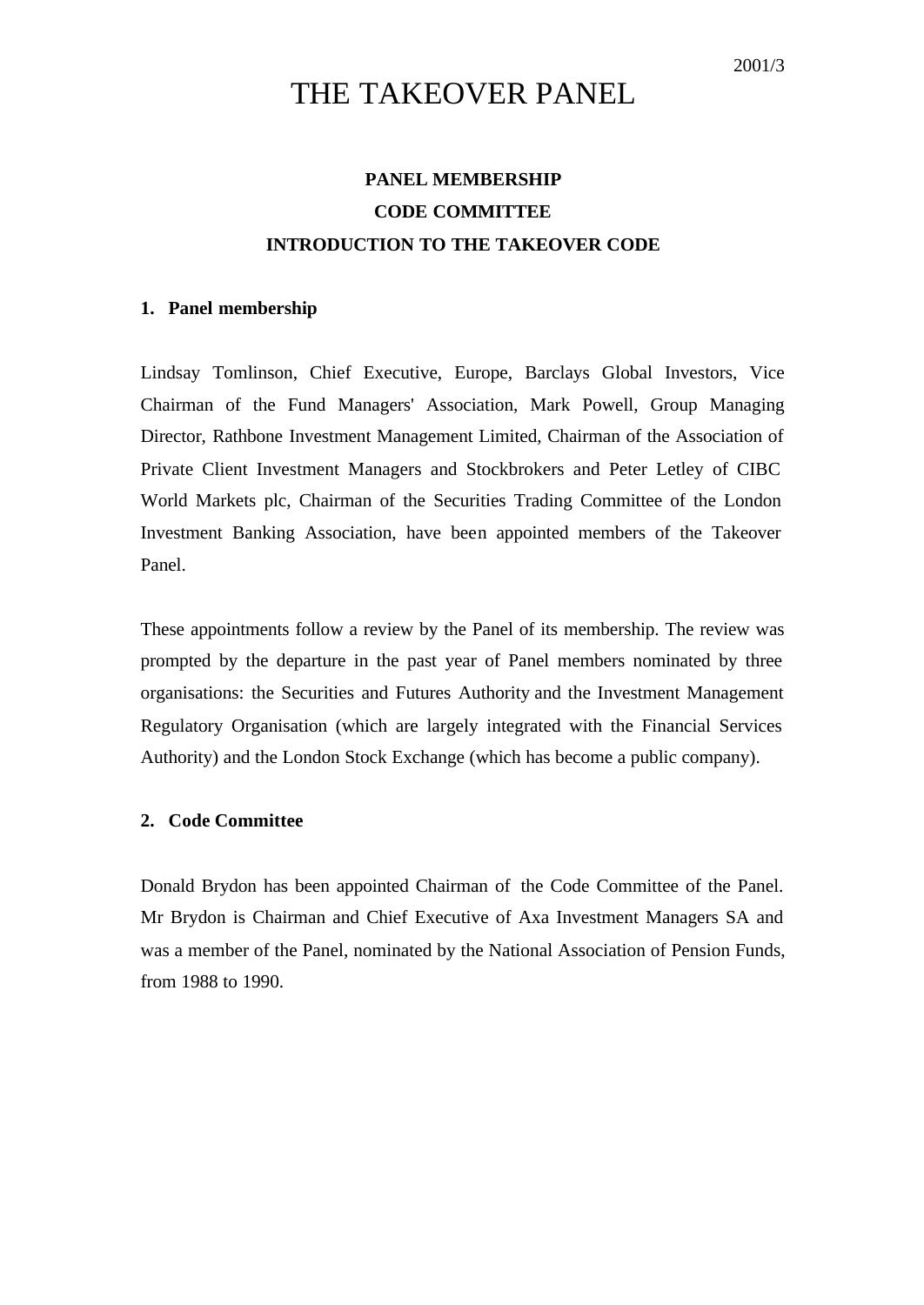The Code Committee has been established by the Panel to keep under review and, where appropriate, amend the substantive provisions (such as the General Principles and Rules) of the Takeover Code and the Rules Governing the Substantial Acquisitions of Shares.

## **3. Introduction to the Takeover Code**

The Panel has amended the Introduction to the Takeover Code to reflect the changes referred to above and to take account of a number of changes which have been made in the procedures of the Panel.

The Introduction makes clear that the Panel operates in accordance with the requirements of the Human Rights Act 1998.

The full text of the amended Introduction to the Takeover Code is attached to this statement. Equivalent amendments have also been made to the Introduction to the Rules Governing the Substantial Acquisitions of Shares; this text is also attached.

Revised versions of the Introduction to the Takeover Code and the Introduction to the Rules Governing the Substantial Acquisitions of Shares, incorporating these amendments, will be published in due course.

15 February 2001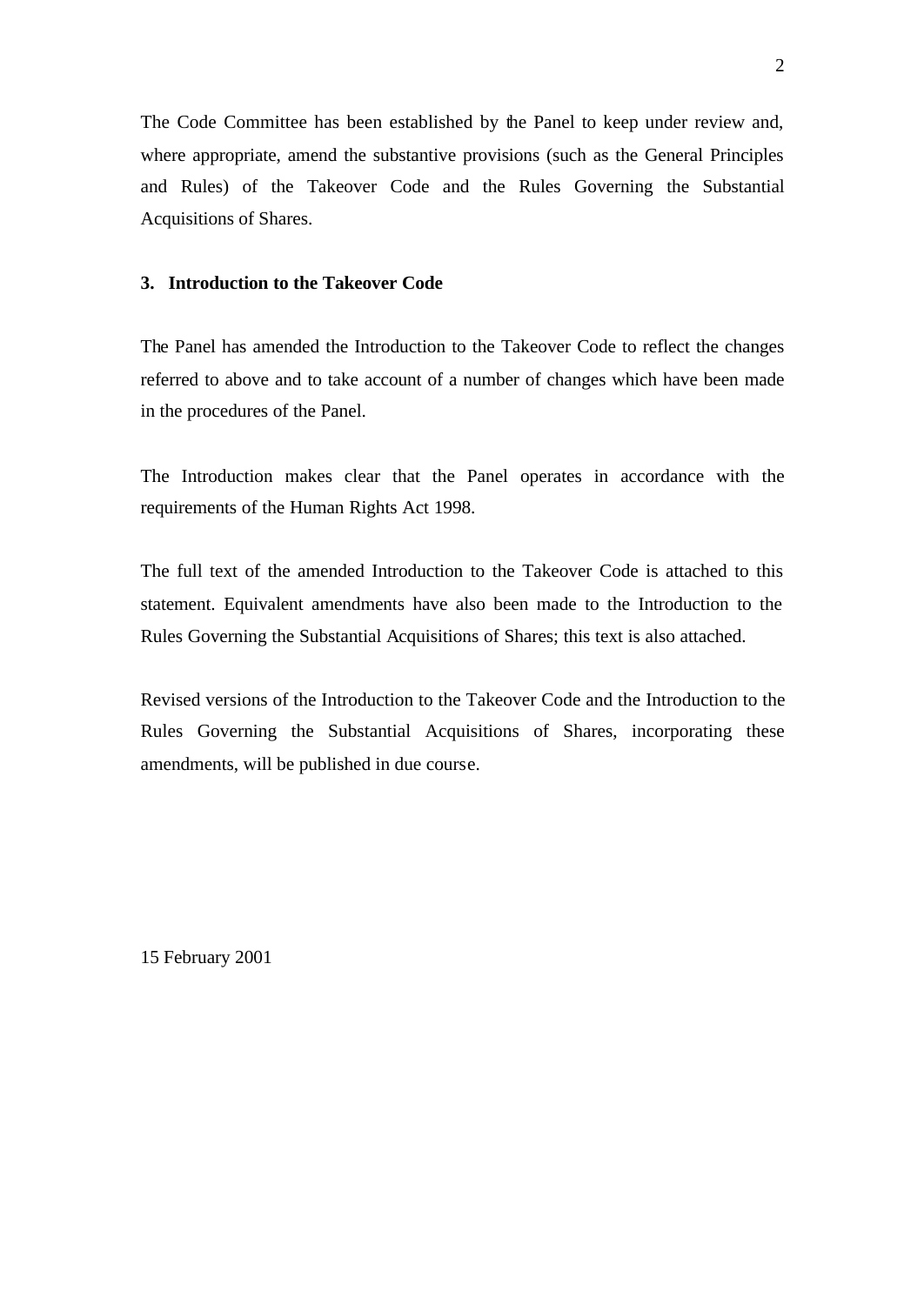## **THE CITY CODE ON TAKEOVERS AND MERGERS**

#### **Introduction**

#### **1. The Code**

#### **(a) Nature and purpose of the Code**

The City Code on Takeovers and Mergers is issued on behalf of the Panel on Takeovers and Mergers. The Code is kept under review by the Panel's Code Committee.

The Code is designed principally to ensure fair and equal treatment of all shareholders in relation to takeovers. The Code also provides an orderly framework within which takeovers are conducted. The Panel operates in accordance with the requirements of the Human Rights Act 1998.

The Code is not concerned with the financial or commercial advantages or disadvantages of a takeover. These are matters for the company and its shareholders. Nor is the Code concerned with those issues, such as competition policy, which are the responsibility of government.

The Code represents the collective opinion of those professionally involved in the field of takeovers as to business standards and as to how fairness to shareholders can be achieved.

### **(b) Code responsibilities**

The responsibilities described in the Code apply most directly to those who are actively engaged in the securities markets. They are also regarded by the Panel as applying to directors of companies which are subject to the Code and to persons or groups of persons who seek to gain or consolidate effective control of such companies or who otherwise participate in, or are connected with, transactions to which the Code applies. They also apply to all professional advisers, in so far as they advise on the transactions in question. These responsibilities apply irrespective of whether those involved are directly affiliated to any of the bodies who nominate members of the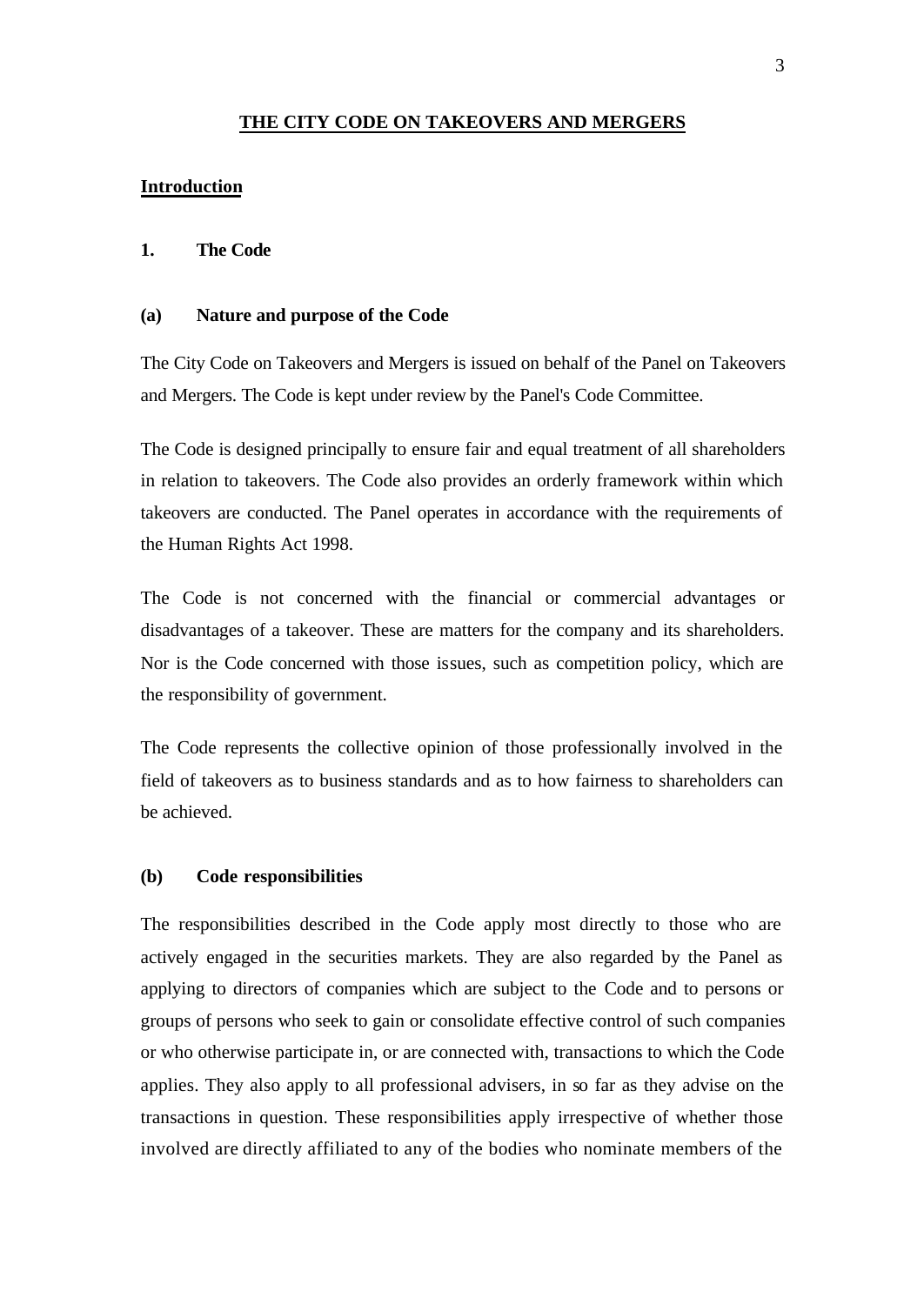Panel. The Panel also expects any other persons who issue circulars to shareholders in connection with takeovers to observe the highest standards of care and accuracy.

#### **(c) Enforcement of the Code**

The Code has not, and does not seek to have, the force of law. It has, however, been acknowledged by both government and other regulatory authorities that those who seek to take advantage of the facilities of the securities markets in the United Kingdom should conduct themselves in matters relating to takeovers in accordance with high business standards and so according to the Code.

Therefore, those who do not so conduct themselves may find that, by way of sanction, the facilities of those markets are withheld. In particular, the Financial Services Authority ("FSA") together with relevant self-regulating organisations ("S ROs") and certain professional bodies recognised under the Financial Services Act 1986 ("RPBs") have requirements which provide either that those subject to their jurisdiction should not act in a takeover or in certain other transactions for any person who does not appear likely to comply with those standards or that those so subject should not act in any such transaction for any person who has been named in a notice published by the Panel for the purpose of the relevant requirements. Moreover, if a person authorised by the FSA, an SRO or an RPB to carry on investment business fails to comply with the Code or a ruling of the Panel, its regulator may, in certain circumstances, take disciplinary or other action against it, including withdrawal of its authorisation.

#### **2. The Panel and the Executive**

#### **(a) Membership of the Panel**

The Chairman, Deputy Chairmen and certain further members of the Panel are appointed by the Governor of the Bank of England. In addition, its membership comprises individuals nominated by the following bodies, all of which are committed to support its activities:-

The Association of British Insurers

The Association of Investment Trust Companies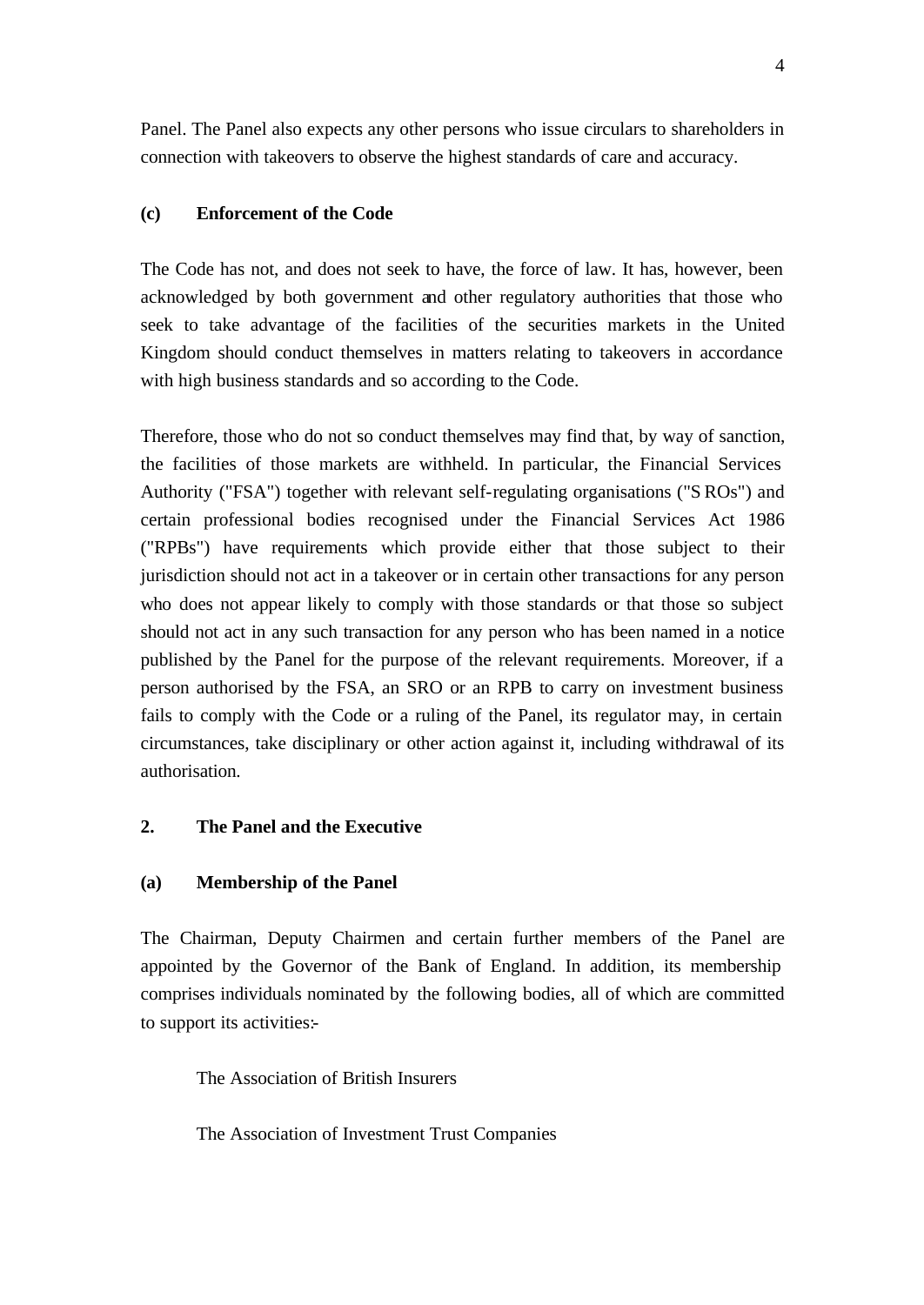The Association of Private Client Investment Managers and Stockbrokers

The Association of Unit Trusts and Investment Funds

The British Bankers' Association

The Confederation of British Industry

Fund Managers' Association

The Institute of Chartered Accountants in England and Wales

The London Investment Banking Association (with separate representation for its Corporate Finance Committee and Securities Trading Committee)

The National Association of Pension Funds

Each of the bodies listed above may also nominate designated alternates.

## **(b) The Panel Executive**

The Panel works on a day-to-day basis through its Executive, headed by the Director General. The Executive is responsible for the general administration of the Code. This includes, either on its own initiative or at the instigation of third parties, the conduct of investigations, and the monitoring of relevant dealings, in connection with the Code. The Executive is available both for consultation and to give rulings on points of interpretation before or during takeover or merger transactions.

**(c) Co-operation with other authorities**

The Panel co-operates with other regulatory authorities, such as the Department of Trade and Industry, the London Stock Exchange, the FSA, SROs, RPBs, the Bank of England and OFEX. This co-operation extends to the mutual exchange of information and, where appropriate, reporting breaches of the Code to the relevant authority. The Panel works closely with the London Stock Exchange in monitoring dealings. The FSA, relevant SROs and certain RPBs will require investment businesses to cooperate with the Panel in enquiries and investigations and the Panel is designated under the Companies Act 1985, the Financial Services Act 1986 and the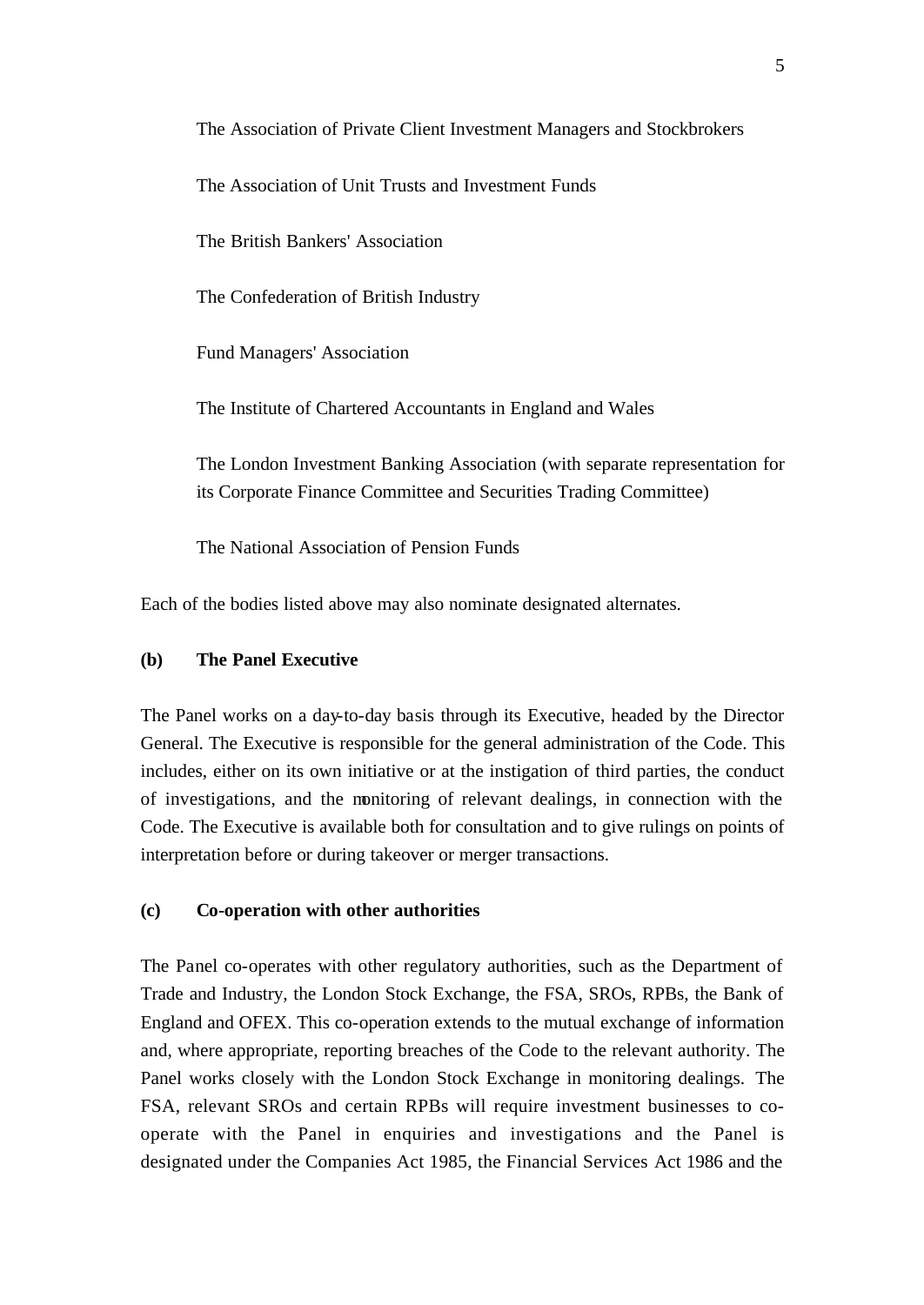Banking Act 1987 to receive regulatory information, the disclosure of which is restricted by statute.

#### **3. The Code in Practice**

#### **(a) General Principles and Rules**

The Code is based upon a number of General Principles, which are essentially statements of high standards of commercial behaviour. These General Principles apply to all transactions with which the Code is concerned. They are, however, expressed in broad general terms and the Code does not define the precise extent of, or the limitations on, their application. They are applied by the Panel in accordance with their spirit to achieve their underlying purpose; the Panel may modify or relax the effect of their precise wording accordingly.

In addition to the General Principles, the Code contains a series of Rules, of which some are effectively expansions of the General Principles and examples of their application and others are provisions governing specific aspects of takeover procedure. Although most of the Rules are expressed in more detailed language than the General Principles, they are not framed in technical language and, like the General Principles, are to be interpreted to achieve their underlying purpose. Therefore, their spirit must be observed as well as their letter and the Panel may modify or relax the application of a Rule if it considers that, in the particular circumstances of the case, it would operate unduly harshly or in an unnecessarily restrictive or burdensome, or otherwise inappropriate, manner.

The Panel may delegate the rule-making function concerning amendments to the Code to a Code Committee, whose members would not normally participate in Panel hearings. Normally, the Code Committee consults publicly on proposed Code amendments.

### **(b) Consulting the Executive**

The Executive gives general guidance on the interpretation of the Code. In addition, it gives rulings which are based on the particular facts of the case.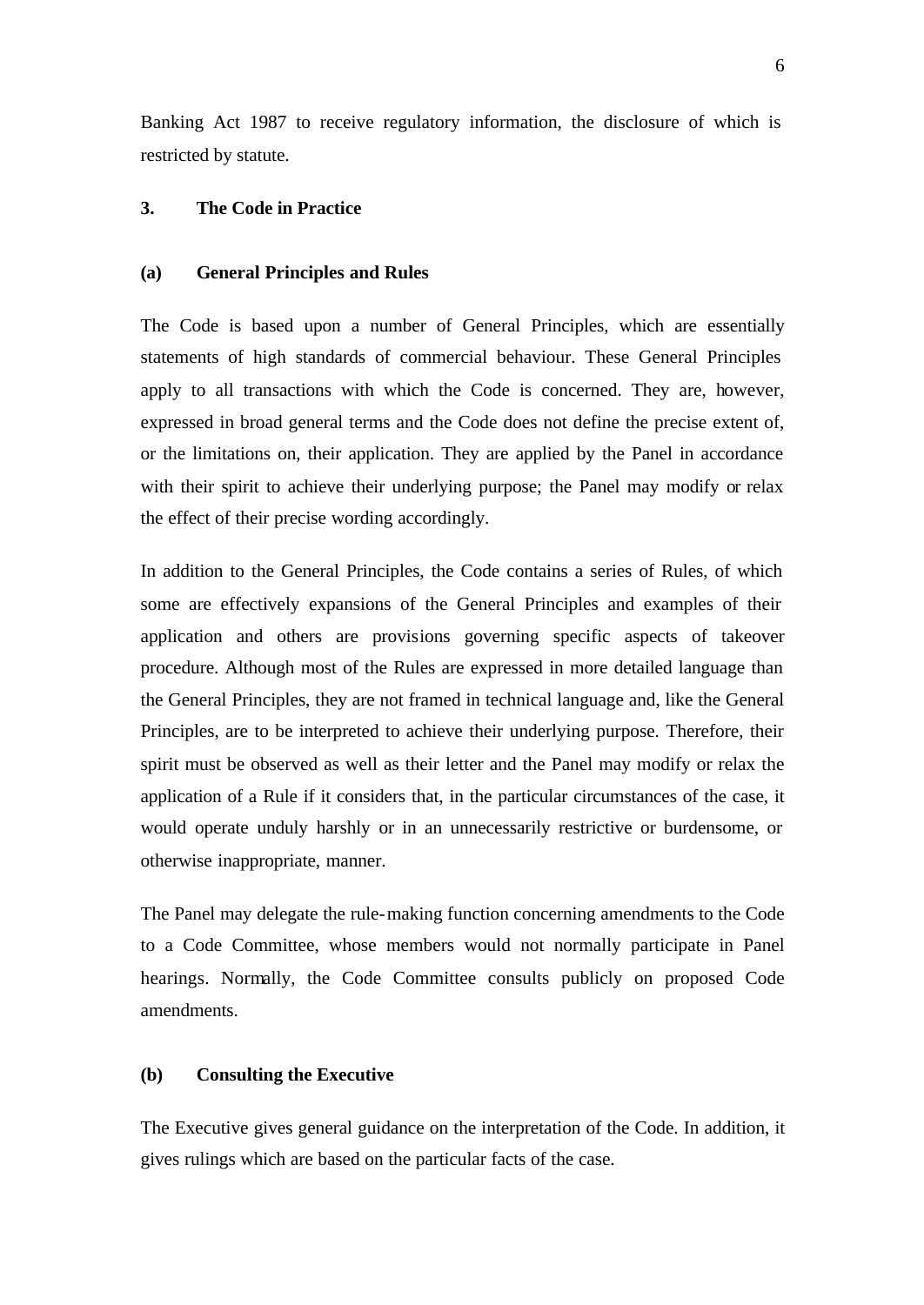When there is any doubt whatsoever as to whether a proposed course of conduct is in accordance with the General Principles or the Rules, parties or their advisers should consult the Executive in advance. In this way, the parties can obtain a conditional ruling (on an ex parte basis) or an unconditional ruling as to the basis on which they can properly proceed and thus minimise the risk of taking action which might, in the event, be a breach of the Code.

Both principals and their advisers are encouraged to make full use of this service. To take legal, or other professional, advice on the interpretation or application of the Code is not an appropriate alternative to obtaining a ruling (either on a conditional (ex parte) or an unconditional basis) from the Executive.

The nature of the Executive's rulings will depend on whether or not the Executive is able to hear the views of other parties involved. If the Executive is not able to hear the views of other parties involved, it may give a conditional ruling (on an ex parte basis), which may be varied or set aside when any views of the other parties have been heard; if the Executive is able to hear the views of other parties involved, it may give an unconditional ruling.

The Executive may refer a matter to the Panel for decision without itself giving a ruling when it considers that there is a particularly unusual, important or difficult point at issue.

If a complaint is to be made that the Code has been breached, it must be made promptly. Delay may result in the Executive declining to investigate the complaint.

It is the Panel's practice to focus on the specific consequences for shareholders of breaches of the Code with the aim of providing appropriate redress in a timely manner. Furthermore, disciplinary action may be appropriate.

The Panel expects prompt co-operation from those to whom enquiries are directed so that decisions may be both properly informed and given as speedily as possible.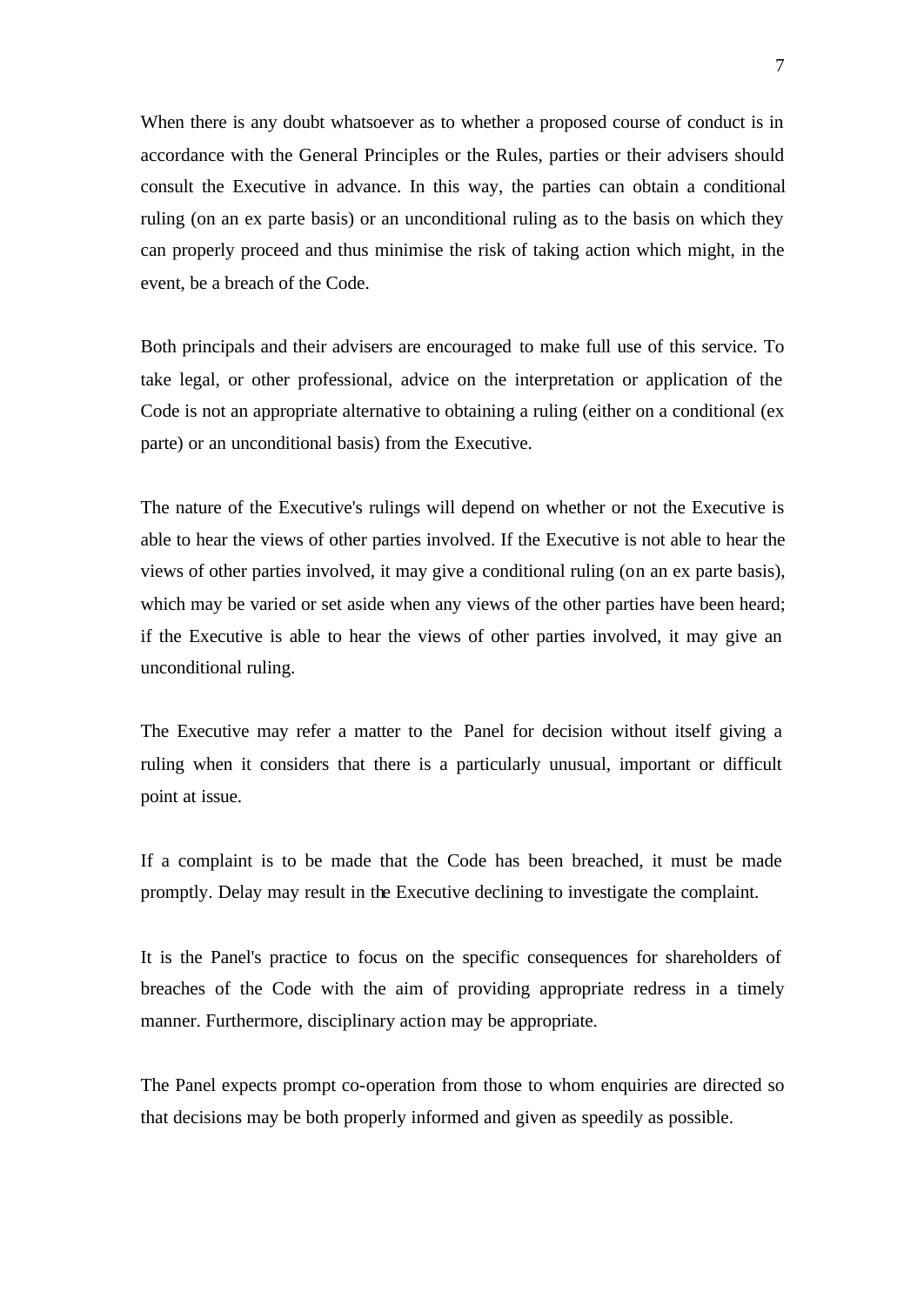#### **(c) Appeals to the Panel**

If a party or his adviser wishes to contest a ruling of the Executive, he is entitled to request that the matter be reconsidered by the Panel, which can be convened at short notice. The Panel may also reconsider a matter at the request of an aggrieved shareholder. The Panel (or its Chairman) retains a discretion to deal summarily with frivolous or vexatious appeals. When the Executive considers that it is necessary to resolve an issue urgently, it may stipulate a reasonable time within which an appeal must be notified; in any other case, the Panel must be notified as soon as possible and, in any event, within one month of the event giving rise to the appeal.

#### **(d) Disciplinary proceedings**

The Executive may institute disciplinary proceedings before the Panel when it considers that there has been a breach of the Code. A disciplinary case is one the main purpose of which is to propose that disciplinary action should be taken following an alleged breach of the Code. In any such case, the Executive invites the person concerned to appear before the Panel. He is informed in writing of the alleged breach and of the matters which the Executive will present. If, subsequently, any additional matter of a material nature becomes relevant, he may request an adjournment.

If the Panel finds that there has been a breach of the Code, it may have recourse to one or more of the following:

- (i) private reprimand;
- (ii) public censure;
- (iii) reporting the offender's conduct to another regulatory authority (eg the Department of Trade and Industry, the London Stock Exchange, the FSA or the relevant SRO or RPB);
- (iv) taking action for the purpose of the requirements of the FSA, relevant SROs and certain RPBs which oblige their members not to act for the offender in a takeover or in certain other transactions unless and until such time as the Panel decides otherwise.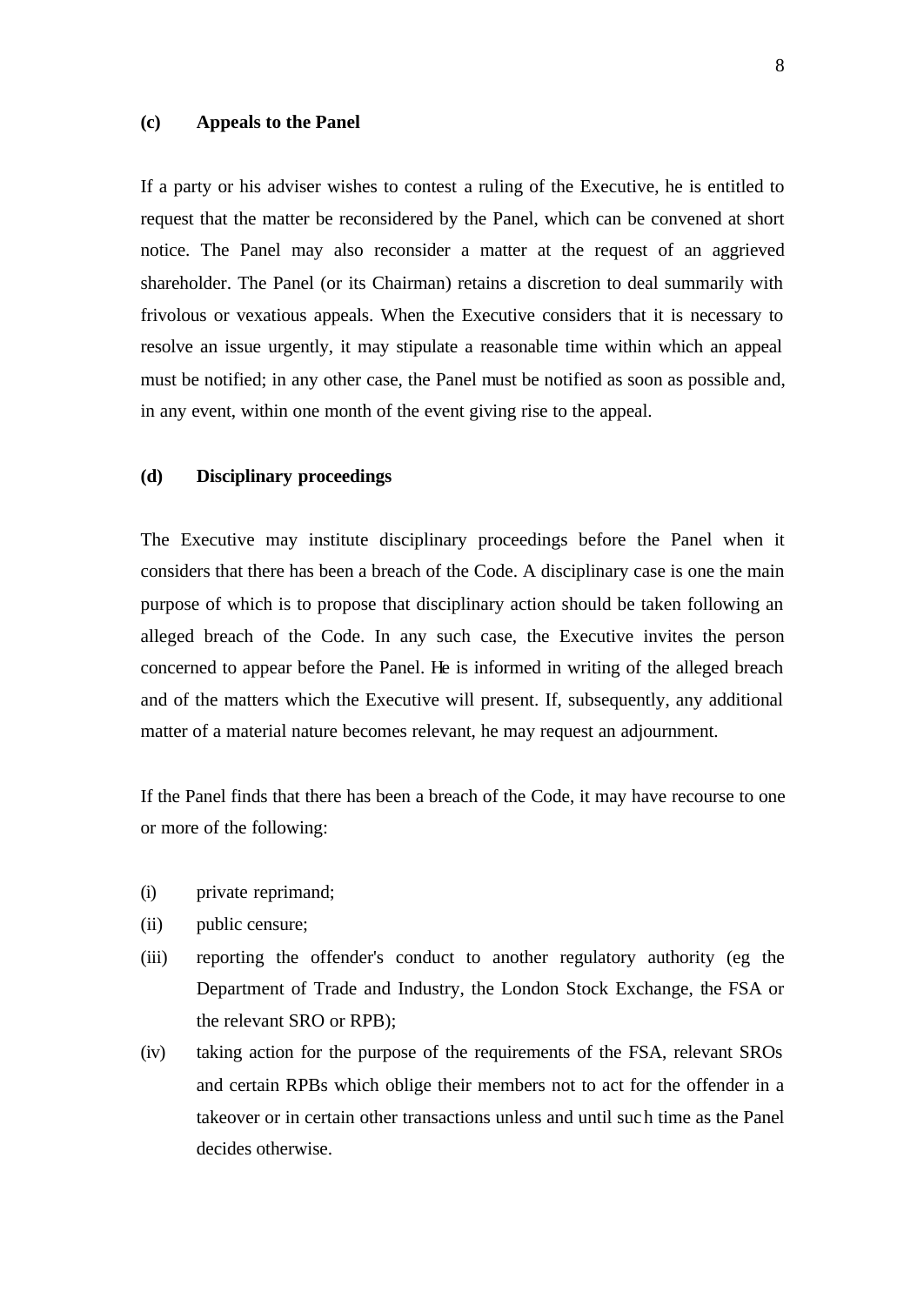The Executive may itself deal with a disciplinary matter where the party which is to be subject to disciplinary action agrees the facts and the action proposed by the Executive.

#### **(e) Procedure before the Panel**

At hearings before the Panel, the case is normally presented in person by the parties, which include the Executive, or their advisers. Although not usual, parties may, if they so wish, be represented by legal advisers. Normally, the parties should set out their case briefly in writing beforehand. The parties are permitted to call such witnesses as they may feel necessary.

Proceedings before the Panel are usually in private, unless the Chairman, at his discretion, directs otherwise. Parties may request that the hearing be held in public. Any such request will be considered and ruled upon by the Chairman (or, at the discretion of the Chairman, by the Panel itself). In the event of a public hearing, the Chairman may, at his discretion, direct that the Panel hears part or parts of the hearing in private.

In general, all parties are entitled to be present throughout the hearing and to see all papers submitted to the Panel. Occasionally, however, a party may wish to present evidence to the Panel which is of a confidential commercial nature. In such exceptional cases, the Panel or the Chairman may, if satisfied that such course is justified, direct that the evidence in question be heard in the absence of some, or all, of the other parties involved. Parties are absent during the Panel's consideration of the case. Representations by shareholders may be presented in writing and are usually heard by the Panel in their absence.

The Panel recognises that its authority can only be sustained if its impartiality is beyond doubt. Accordingly, where a matter may create a conflict of interest for any Panel member, he will not attend and one of his designated alternates may be appointed for the purposes of the hearing. The parties will be given the opportunity to raise with the Chairman issues concerning possible conflicts of interest of members of the Panel and any other objections, such issues to be resolved by decision of the Chairman.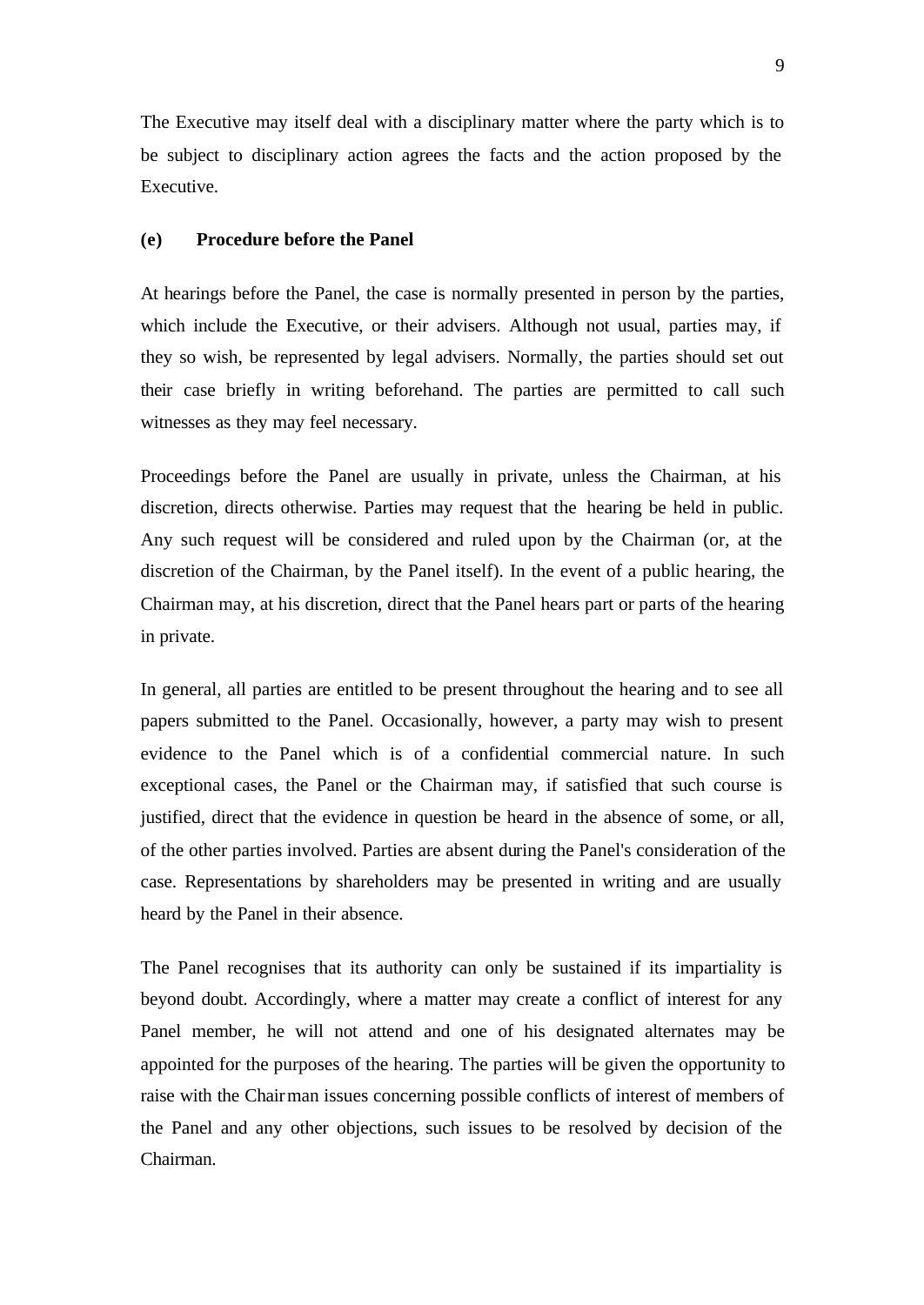The quorum for a Panel hearing is five, including a Chairman.

Proceedings before the Panel are informal. There are no rules of evidence. A tape recording will be taken for the administrative assistance of the Panel, but it will not normally be retained once the proceedings are at an end. In addition, a transcript of the hearing is normally made. A party to the hearing may request a copy of the transcript, which may be provided subject to conditions, including conditions as to its confidentiality and use.

It is the Panel's policy normally to publish its decisions and the reasons for them so that its activities may be explained to the public.

The Panel will provide its reasoned decision to the parties in writing as soon as practicable following a hearing. A public statement will normally be issued as promptly as possible, having regard to all the circumstances of the case, after the reasoned decision has been provided in writing to the parties. In certain circumstances, the Panel may make a separate public statement of its decision (without providing reasons at this stage) in advance of the publication of its reasoned decision in writing.

## **(f) The Appeal Committee**

There is a right of appeal to the Appeal Committee in each of the following cases:-

- (i) where the Panel finds a breach of the Code and proposes to take disciplinary action;
- (ii) where it is alleged that the Panel has acted outside its jurisdiction; or
- (iii) in respect of any refusal by the Panel to recognise, or any decision of the Panel to cease to recognise, a market-maker or fund manager as an exempt marketmaker or exempt fund manager as the case may be.

An appeal may in other cases be made to the Appeal Committee, but only with leave of the Panel. Applications for leave to appeal may be made to the Panel by any party within a reasonable time to be stipulated by the Chairman (or, at the discretion of the Chairman, by the Panel itself) or, in the absence of such stipulation, within two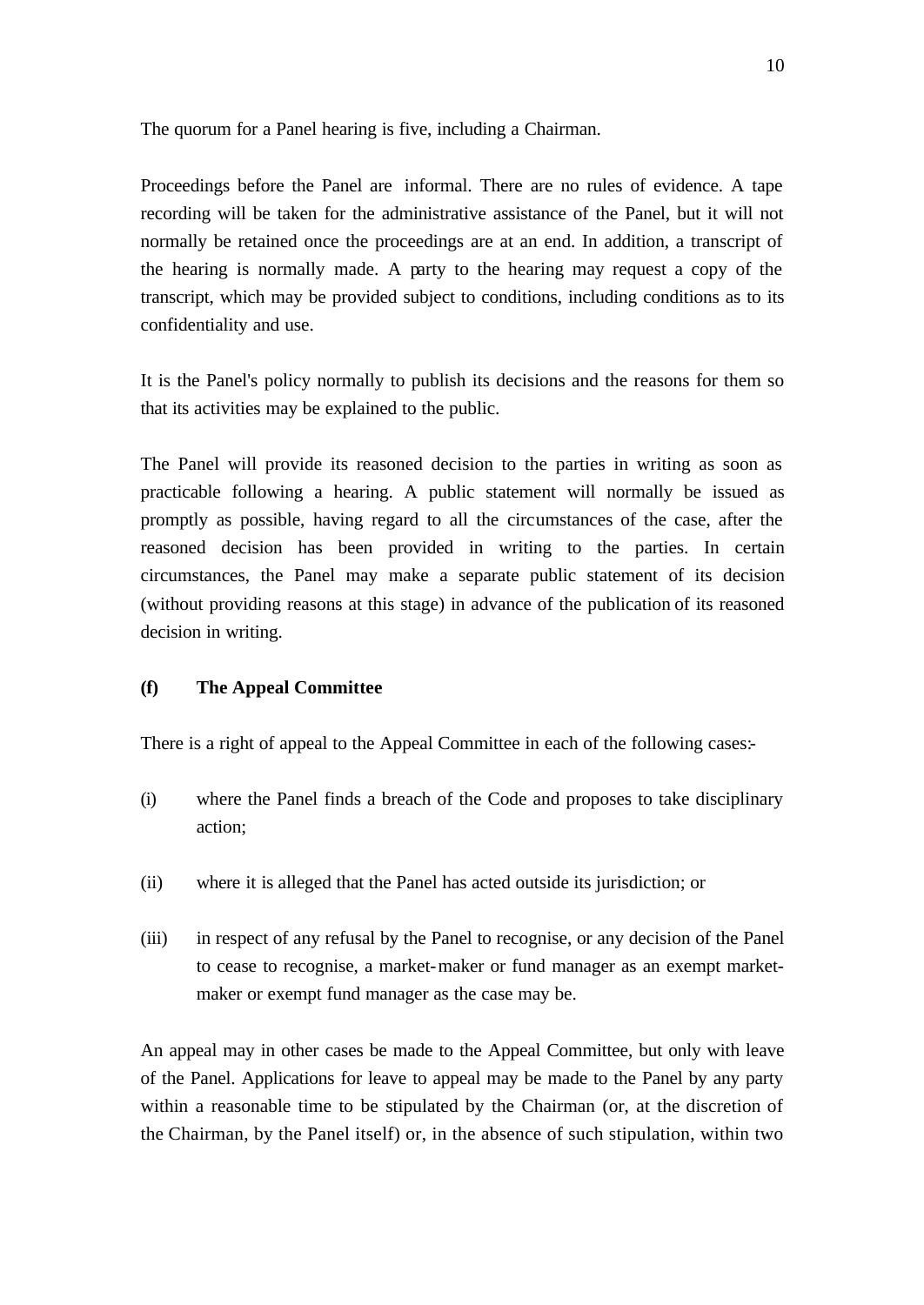business days of the receipt in writing of the reasoned decision in question. The application will be determined by the Chairman (or, at the discretion of the Chairman, by the Panel itself). The Panel would not normally expect to grant leave to appeal against a finding of fact or against a decision of the Panel on the interpretation of the Code. However, leave to appeal (including the terms, if any, of such leave) may be granted if the Chairman (or the Panel, where it is hearing any such application) considers that the case is one of general importance or one which for some other special reason should be considered by the Appeal Committee.

In all cases, notice of appeal must be given within such time as is stipulated on the grant of leave to appeal or, in the absence of such stipulation, within two business days of the grant of leave (where leave is required) or (in other cases) within two business days of the receipt in writing of the reasoned decision in question. The Panel may suspend publication in full of its findings during this time, although an appropriate interim announcement may be made. If there is an appeal, publication may, at the discretion of the Chairman, be suspended until after the decision of the Appeal Committee.

The Chairman and/or Deputy Chairman of the Appeal Committee (or, if unavailable, their alternates), who will normally have held high judicial office, sit with members of the Panel who have not been involved in the decision of the Panel under appeal. The quorum for the Appeal Committee is three.

The Appeal Committee may, although it does not normally, hear new evidence. If an appeal is upheld, the appellant is consulted on the form of statement, if any, which is to be published. If an appeal is dismissed, the findings of the Panel are published and any steps decided upon by way of action implemented. In either case, the Appeal Committee may make any further comment it thinks fit.

#### **(g) Procedure before the Appeal Committee**

Proceedings before the Appeal Committee are generally conducted in a similar way to those before the Panel.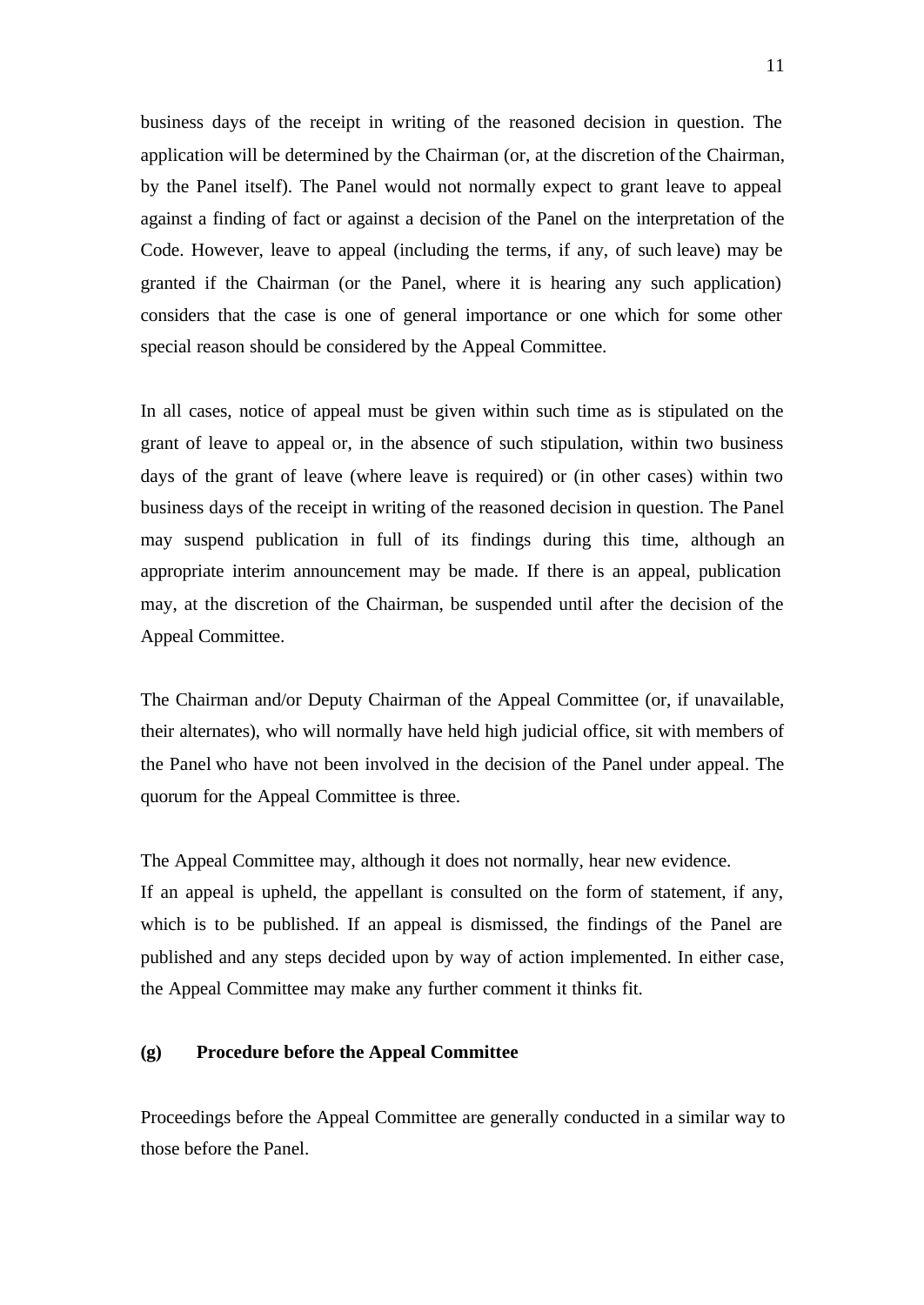## **(h) Procedural directions**

On the application of any party, the Chairman or one of the Deputy Chairmen of the Panel (or, in the case of an appeal to the Appeal Committee, the Chairman or the Deputy Chairman of the Appeal Committee) may give such procedural directions as he considers appropriate for the determination of a case. An appeal may be made to the Chairman or the Deputy Chairman of the Appeal Committee against any directions given by the Chairman or one of the Deputy Chairmen of the Panel. For the efficient conduct of a case, the Chairman or one of the Deputy Chairmen of the Panel may direct when any such appeal may be made.

## **4. Companies and Transactions to which the Code Applies**

### **(a) Companies**

In determining whether or not the Code applies, it is the nature of the company which is the offeree or potential offeree company, or in which control (as defined) may change or be consolidated, that is relevant.

The Code applies to offers for all listed and unlisted public companies (and, where appropriate, statutory and chartered companies) considered by the Panel to be resident in the United Kingdom, the Channel Islands or the Isle of Man. The Code does not, however, apply to Open-Ended Investment Companies. It also applies to offers for private companies considered to be so resident but only when:-

- (i) their equity share capital has been listed on the London Stock Exchange at any time during the 10 years prior to the relevant date; or
- (ii) dealings and/or prices at which persons were willing to deal in their equity share capital have been published on a regular basis for a continuous period of at least six months in the 10 years prior to the relevant date, whether via a newspaper, electronic price quotation system or otherwise; or
- (iii) their equity share capital has been subject to a marketing arrangement as described in Section 163(2)(b) of the Companies Act 1985 at any time during the 10 years prior to the relevant date (eg their shares were dealt in on the Unlisted Securities Market); or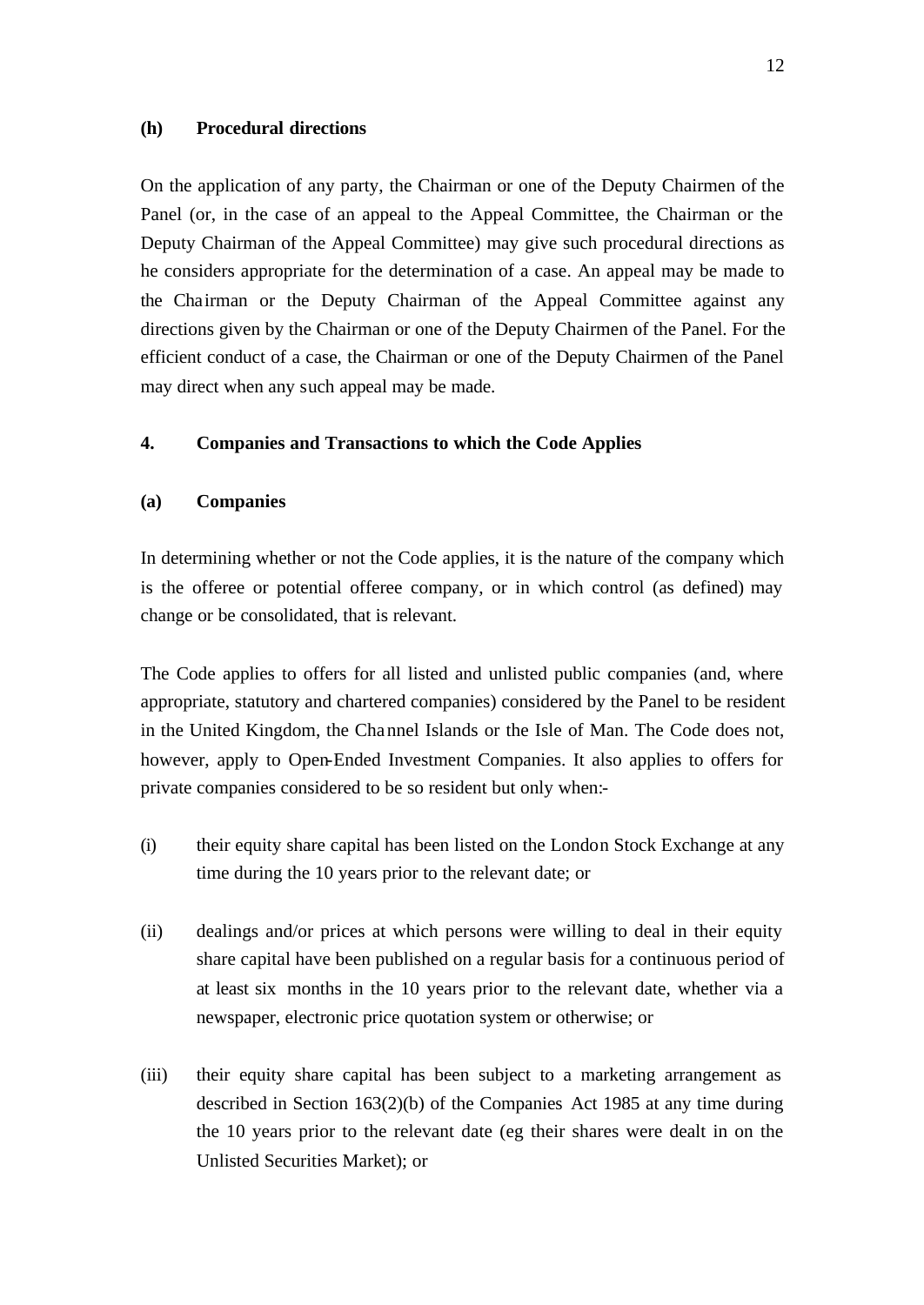(iv) they have filed a prospectus for the issue of equity share capital with the registrar of companies at any time during the 10 years prior to the relevant date.

In each case, the relevant date is the date on which an announcement is made of a proposed or possible offer for the company or the date on which some other event occurs in relation to the company which has significance under the Code.

The Panel appreciates that the provisions of the Code may not be appropriate to all statutory and chartered companies or to all private companies falling within the categories listed above and will, therefore, apply the Code with a degree of flexibility in suitable cases.

The Panel will normally consider a company to be resident only if it is incorporated in the United Kingdom, the Channel Islands or the Isle of Man and has its place of central management in one of those jurisdictions.

#### **(b) Transactions**

The Code is concerned with takeover and merger transactions, however effected, of all relevant companies; these include partial offers, offers by a parent company for shares in its subsidiary and certain other transactions where control of a company (as defined) is to be obtained or consolidated. References in the Code to "takeovers" and "offers" include, where appropriate, all such transactions. The Code does not apply to offers for non-voting, non-equity capital unless they are offers required by Rule 15.

#### **(c) Dual jurisdiction**

Code transactions may from time to time be subject to the dual jurisdiction of the Panel and an overseas takeover regulator. In such cases, early consultation with the Executive is required so that guidance can be given on how any conflicts between the relevant regulations may be resolved.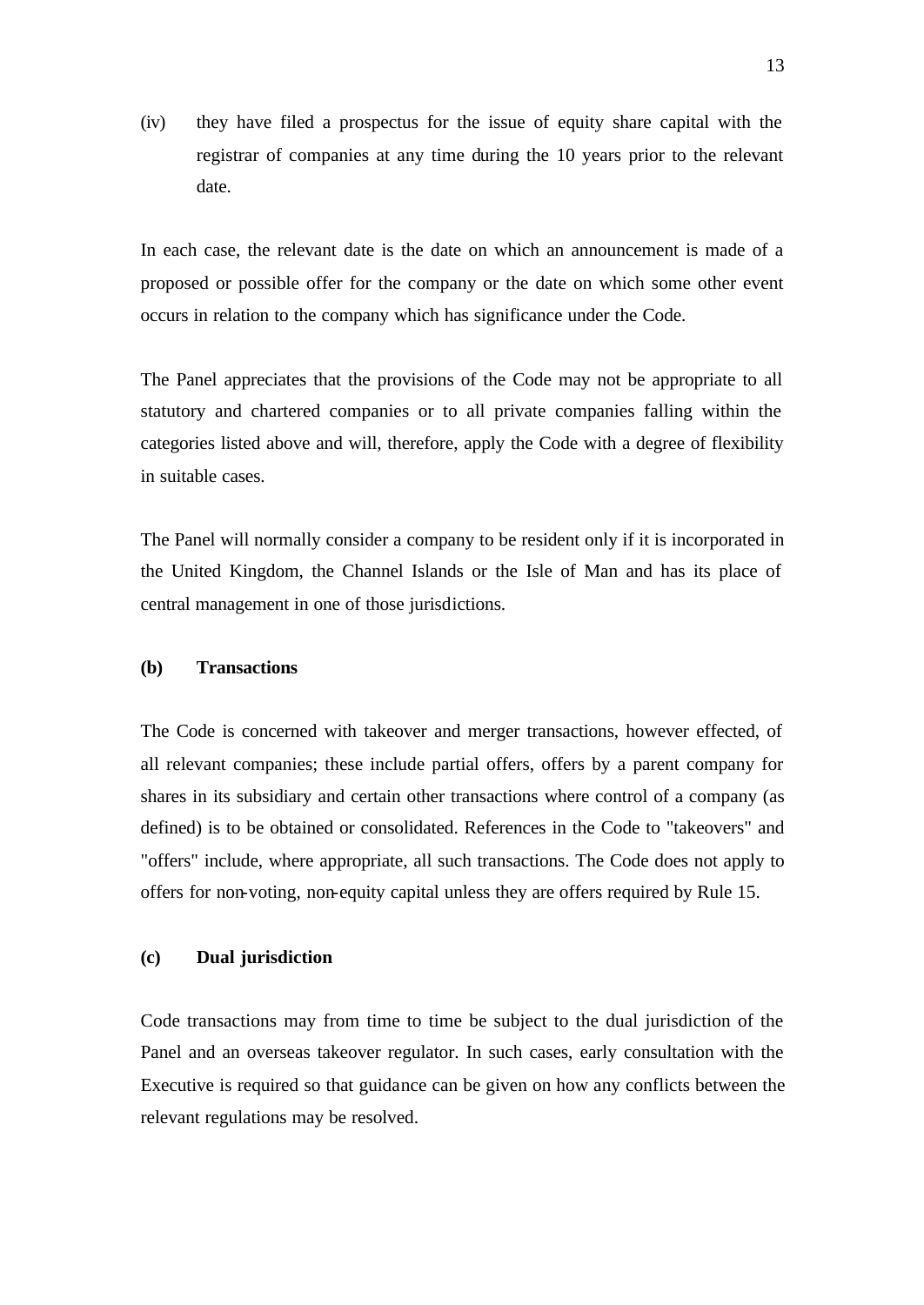## **THE RULES GOVERNING THE SUBSTANTIAL ACQUISITIONS OF SHARES**

## **Introduction**

## **1. Constitution**

The Rules Governing Substantial Acquisitions of Shares ("the SARs") are issued on behalf of the Panel on Takeovers and Mergers. The Chairman, Deputy Chairmen and certain further members of the Panel are appointed by the Governor of the Bank of England. In addition, its membership comprises individuals nominated by the following bodies, all of which are committed to support its activities:-

The Association of British Insurers The Association of Investment Trust Companies The Association of Private Client Investment Managers and Stockbrokers The Association of Unit Trusts and Investment Funds The British Bankers' Association The Confederation of British Industry Fund Managers' Association The Institute of Chartered Accountants in England and Wales The London Investment Banking Association (with separate representation for its Corporate Finance Committee and Securities Trading Committee) The National Association of Pension Funds

Each of the bodies listed above may also nominate designated alternates.

The SARs are administered on a day-to-day basis by the Panel through its Executive, headed by the Director General. The Executive is available both for consultation and to give rulings on points of interpretation.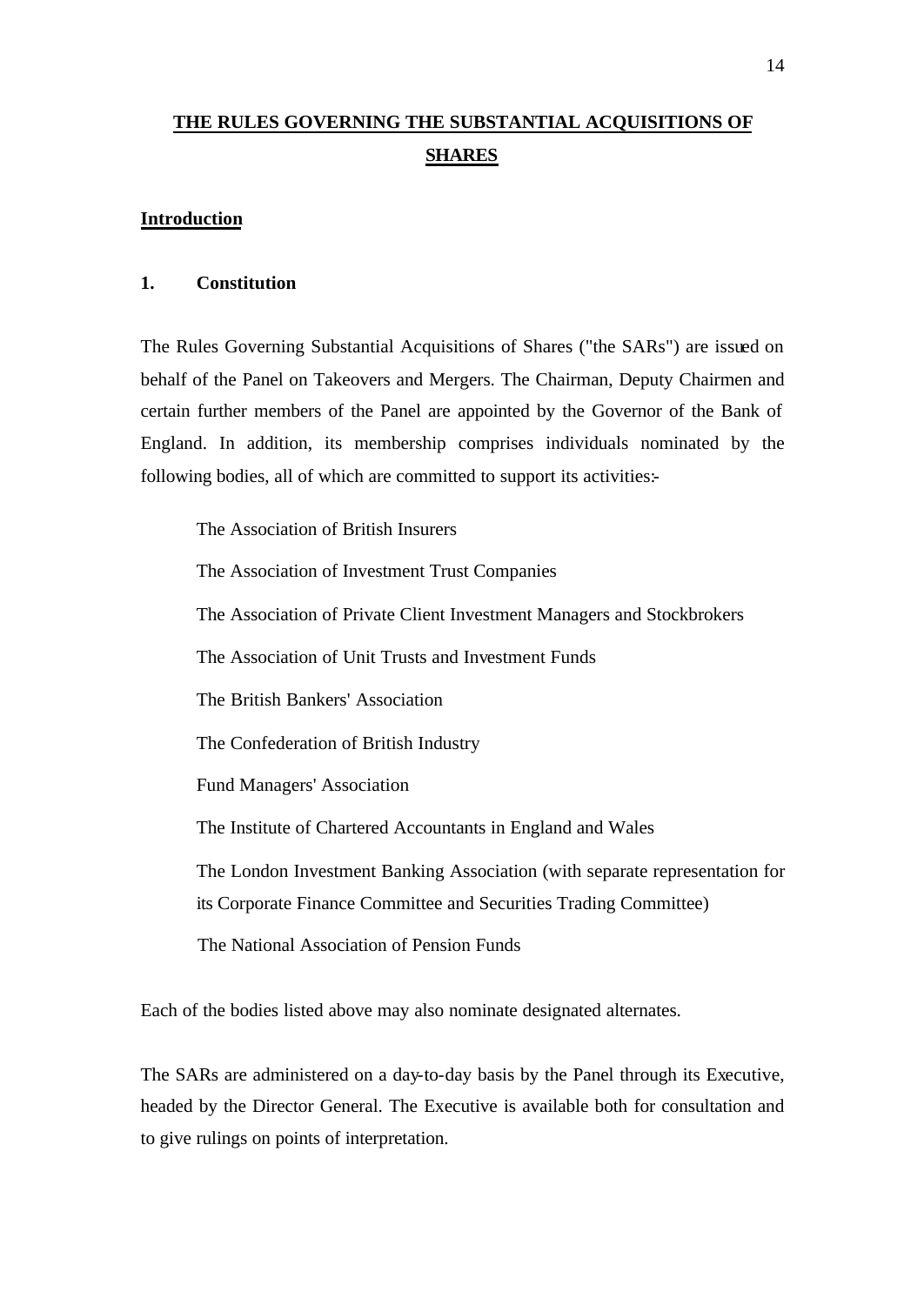The Panel may delegate the rule-making function concerning amendments to the SARs to the Code Committee, whose members would not normally participate in Panel hearings. Normally, the Code Committee consults publicly on proposed SARs amendments.

These Rules are not framed in technical language. Therefore the Panel may modify or relax the application of a Rule if it considers that, in the particular circumstances of the case, it would operate unduly harshly or in an unnecessarily restrictive or burdensome, or otherwise inappropriate, manner.

#### **2. Scope**

Subject to certain exceptions, the SARs restrict the speed with which a person may increase his holding of shares and rights over shares to an aggregate of between 15% and 30% of the voting rights of a company. The SARs also require accelerated disclosure of acquisitions of shares or rights over shares relating to such holdings. Generally, the SARs apply in the same way to market-makers as to any other person.

The SARs apply to transactions in the shares of companies considered by the Panel to be resident in the United Kingdom, the Channel Islands or the Isle of Man if their shares are listed on the London Stock Exchange, dealt in on the Alternative Investment Market or traded on OFEX. The SARs do not, however, apply to Open-Ended Investment Companies.

The Panel will normally consider a company to be resident only if it is incorporated in the United Kingdom, the Channel Islands or the Isle of Man and has its place of central management in one of those jurisdictions.

The SARs do not apply to an acquisition by a person:-

(a) who has announced a firm intention to make an offer for the company, to which the City Code on Takeovers and Mergers ("the Code") applies, the posting of which is not, or has ceased to be, subject to a pre-condition. A person who makes such an announcement is subject to the Code, and not to the SARs, in respect of acquisitions during the course of the offer; or